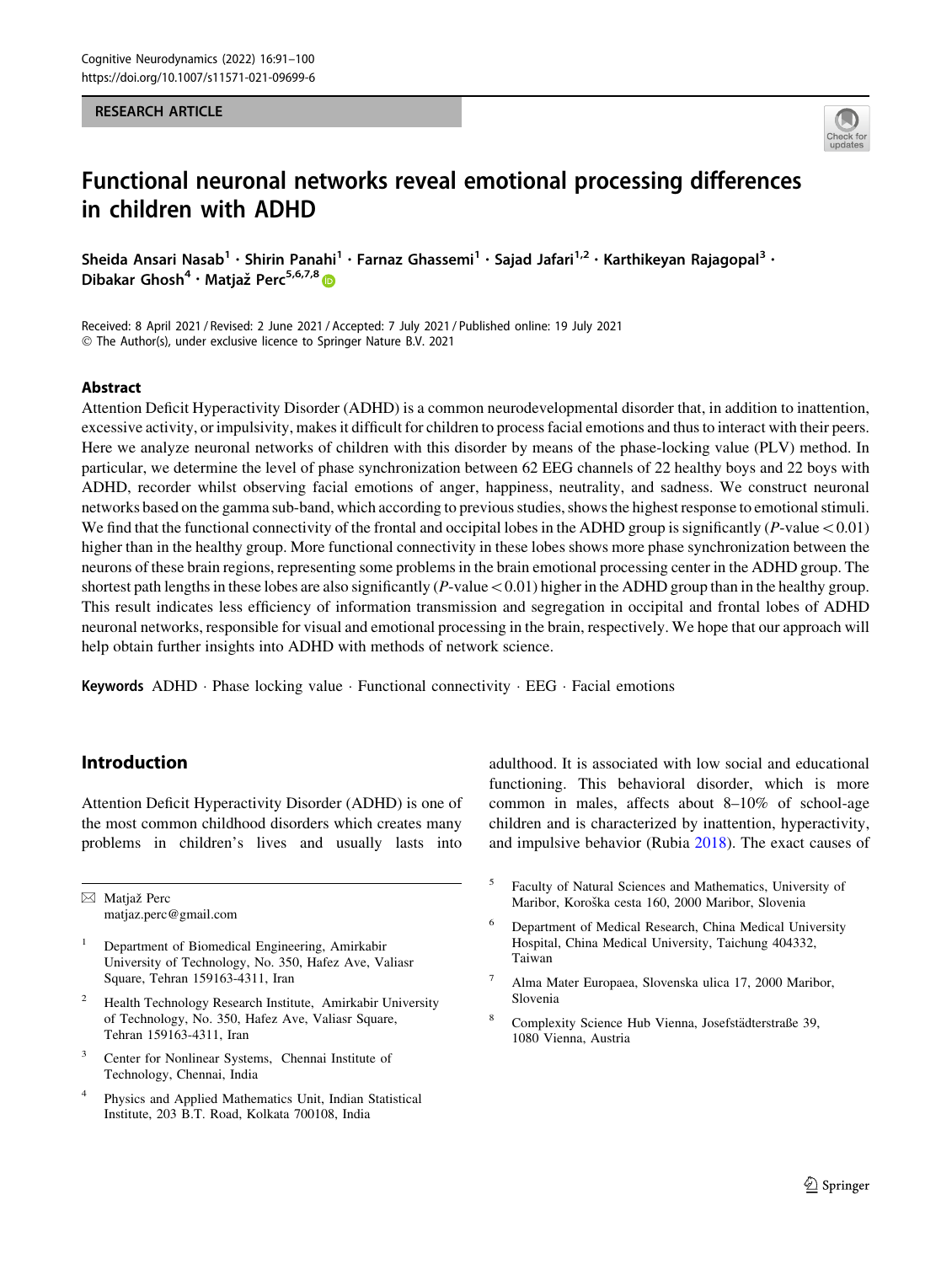ADHD are not yet known. Some of this disorder's physiological factors include decreased dopamine in the brain's striated and anterior regions as well as a connectivity disorder in the cerebral cortex's frontal areas. Therefore, it can be said that behavioral disturbances in these children are not only due to abnormalities in different regions of the brain but also due to abnormal changes in the structural and functional connectivity of these areas (Ahmadlou and Adeli [2010](#page-8-0)). Another effect of ADHD is the difficulty in recognizing others' emotions, which leads to social unrest in this group. Most children who suffer from this disorder experience depression, anxiety, and a lack of self-confidence in life. In this regard, recognizing non-verbal cues (such as facial expressions) that convey others' feelings is especially important because it helps them behave towards others (Razavi et al. [2017\)](#page-9-0).

In recent years, much attention has been paid to the dynamical analyses of neural processes. These dynamical analyses can be divided into three main categories: analysis of neural processes based on (1) neuronal signals, (2) neuronal models, and (3) a combination of these two methods (Parastesh et al. [2019](#page-9-0); Zhang et al. [2013\)](#page-9-0). One of the techniques used to investigate ADHD disorder is to measure the degree of synchronization between individuals' neuronal signals with this disorder. Several studies have used measuring the synchronization between neuronal signals of healthy and ADHD individuals using different modalities such as MEG, fMRI, and EEG. According to these studies, the EEG signal can be considered as a better choice to examine the ADHD disorder, especially in children, due to its non-invasiveness and high temporal resolution (An et al. [2013](#page-8-0); Dockstader et al. [2008;](#page-8-0) Yu [2013](#page-9-0)).

One well-known approach that researchers have considered in recent years to study ADHD disorder is to measure the synchronization in dynamical neuronal networks, modeled with the help of neuronal signals such as EEG signals of both healthy and ADHD groups. There are many methods to estimate neuronal networks with the help of EEG signals, including Pearson correlation coefficient, coherence coefficient, phase lag index (PLI), and phaselocking value (PLV) (Wang et al. [2020\)](#page-9-0). Linear analysis based on Pearson correlation coefficient and coherence coefficients methods is useful for estimating stationary signals. However, EEG signals are practically nonstationary during emotional processing, so analysis based on these methods is limited (Wang et al. [2020\)](#page-9-0). Among the techniques for measuring brain signals' synchronization, PLV can reflect the amount of phase interactions between time series and has a low computational cost (Dasdemir et al. [2017\)](#page-8-0). So far, this method is used in several studies to investigate brain behavior. For instance, Dasdemir et al. conducted a study to examine the brain's functional connectivity under positive and negative emotions using the phase-locking value. In this study, three different emotional stimulation types, audio-only, video-only, and audiovideo, were used. The results showed a significant difference (at a significance level of 0.01) between phase-locking values, only under negative and neutral emotions for all types of video-only and audio-only stimuli (Dasdemir et al. [2017](#page-8-0)). Wang et al. used a combination of functional integration and functional segregation to analyze individuals' neuronal networks under positive and negative emotions using the phase-locking value. This study showed that phase synchronization between EEG signals under negative emotions is higher than positive emotions. According to the results of this study, the gamma frequency band has shown the highest response during emotional stimulation of the face (Wang et al. [2020\)](#page-9-0). In a study conducted by Gong et al., the neuronal networks of professional and non-athlete shooters in the delta, theta, alpha, and beta frequency bands were examined using the phase-locking value. The results showed significant differences in clustering coefficient and small-world characteristics of professional athletes compared to non-professional ones (at a significant level of 0.01) (Gong et al. [2019](#page-8-0)). Many studies have reported gamma frequency band activity in the study of facial emotion perception (Razavi et al. [2017;](#page-9-0) Balconi and Pozzoli [2009\)](#page-8-0). Sato et al. reported more gamma band activity in response to emotional faces than in neutral ones (Sato et al. [2011](#page-9-0)).

In the present study, the complex dynamics of the neuronal network of ADHD children are investigated during facial emotion processing. EEG signals are recorded from 22 healthy boys and 22 age and sex-matched ADHD children while observing four types of emotions anger, happiness, neutrality, and sadness. After dividing the signal's frequency band into five frequency sub-bands, all analyses are performed on the gamma band as an appropriate band according to previous studies (Razavi et al. [2017](#page-9-0); Balconi and Pozzoli [2009;](#page-8-0) Sato et al. [2011](#page-9-0)). Based on the results of these studies, the gamma band is more sensitive to facial emotional stimuli. Then the PLVs between every electrode channel pairs are used to construct neuronal networks. Graph characteristics, including clustering coefficient and shortest path length, are extracted from the weighted neuronal networks. At last, using the Repeated Measure ANOVA test, significant differences in functional connectivity and graph features between two healthy and ADHD groups in four types of emotion are examined.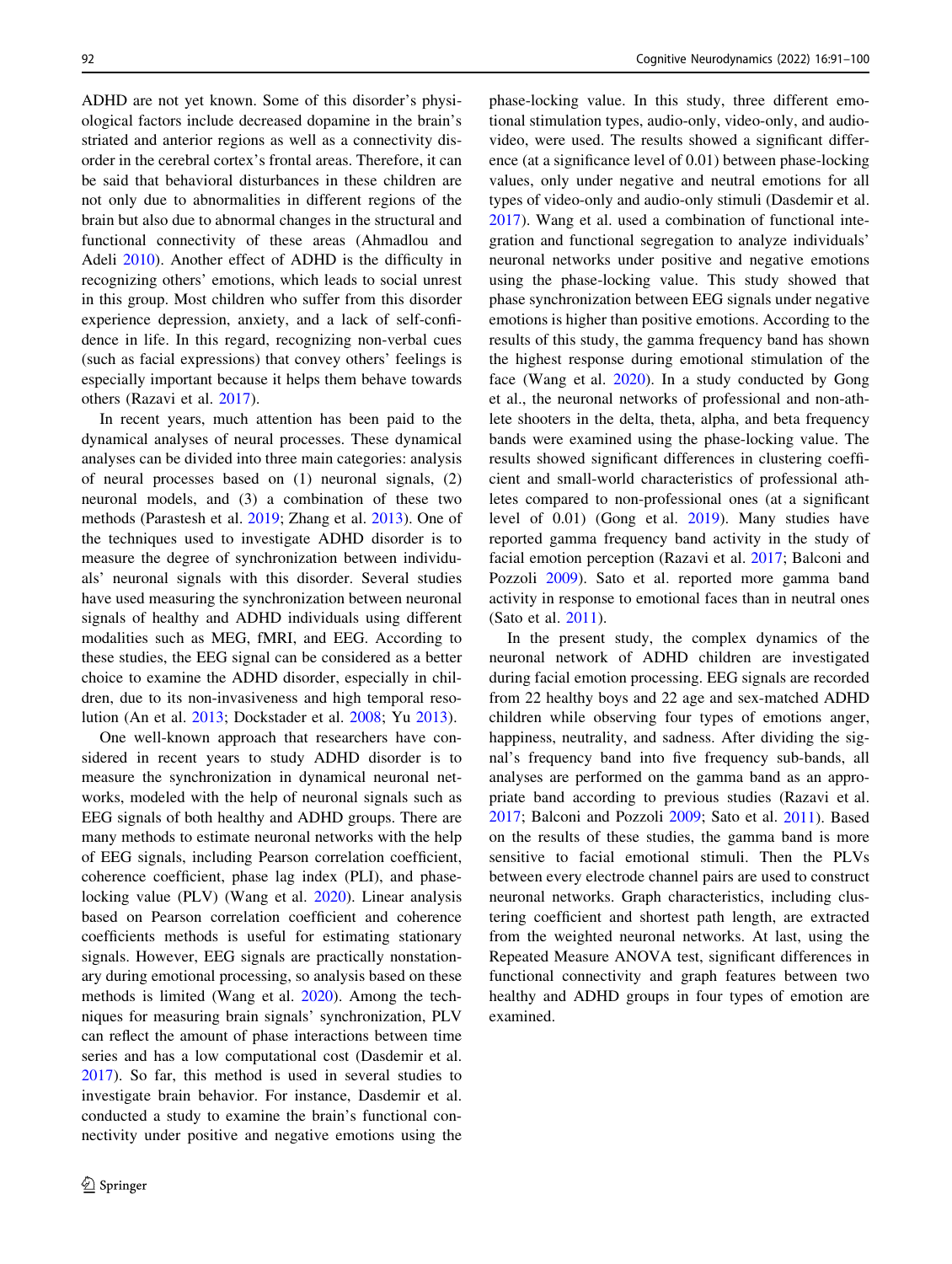## Materials and methods

#### **Participants**

In this study, EEG signals recorded from 22 untreated boys diagnosed with ADHD (7 to 11 years old) as the experimental group and 22 healthy children of the same age and sex as the control group are investigated. All participants are assessed using criteria such as the Conner's Parent Rating Scale Questionnaire (CPRS) (Conners et al. [1998\)](#page-8-0) and the Child Symptoms Inventory-4 Questionnaire (CSI-4) (Gadow and Sprafkin [1997](#page-8-0)) for initial screening of ADHD. Also, clinical evaluations are performed based on the DSM-V criterion, and finally, individuals are assigned to each of the two groups.

#### Data collection and experimental procedure

In this study, recorded signals in (Razavi et al. [2017\)](#page-9-0) are used. Signals were obtained by a 62-channel electrode cap based on the standard 10–20 system with a sampling frequency of 512 Hz. The recording process was such that the participant sat in a chair in front of the monitor. Four facial expressions (anger, happiness, neutrality, and sadness) were displayed on the screen. In this phase, to assess the individual's ability to understand the face's emotions and then recognize and provide the answer, the participant, after observing the stimulus, presented his response by pressing the relevant key. A total of 80 images, including four facial expressions (anger, happiness, neutrality, and sadness), were selected from the Cohn-Kanade Database (Lucey et al. [2010\)](#page-8-0). The pictures were shown to forty healthy children, then each of them determined their response using a questionnaire. Finally, 24 images (including both men and women) were selected. The recording protocol was shown by displaying the word ''start'' on the screen for 2000 ms. Each trial consisted of an image of a facial expression that was randomly selected from four facial expressions. A time interval of 1500–1700ms was considered between the trials. Therefore, the duration of each trial was  $2000 + 1500 - 1700$ ms=  $3500 \approx 3700$ ms.

## Preprocessing

After recording the EEG signals, a third-order Butterworth filter with cut-off frequencies of 1 and 80 Hz is used to remove the low and high-frequency artifacts. A notch filter with a cut-off frequency of 50 Hz is applied to remove the power line noise. To remove ocular artifacts, the Independent Component Analysis (ICA) method is used. Considering the stationary assumption, the signal is held in each trial for 1 second before and 2 seconds after visual stimulation. Finally, epochs with statistical characteristics more than five standard deviations far from the rest of the epochs are identified. At the expert's diagnosis, inappropriate epochs are discarded as outlier data, and the remaining epochs are used for further analysis. The entire signal frequency band is subdivided into five sub-bands, delta, theta, alpha, beta, and gamma, using the Daub7 wavelet transform.

## Volume conduction effect

One of the fundamental issues in studying brain connectivity using EEG signals is the volume conduction effect. Due to this effect, each neural source's activity is recorded by electrodes at different locations on the scalp and causes fake connectivity between different channel signals. To degrade the impact of volume conduction, the current source density (CSD) method is used. In the CSD method, each channel's spatial properties are obtained using the second spatial derivative while ignoring the effect of other channels. In this research, the CSD toolbox is used to reduce the volume conduction effect (Perrin et al. [1989\)](#page-9-0).

#### Functional connectivity

This section aims to investigate ADHD disorder by constructing neuronal networks of both healthy and ADHD groups in the gamma band under four types of emotions. The number of nodes, edges, and the weights of each edge should be determined to this end. In this study, the number of EEG recording electrodes shows the number of the network's nodes. There are many different methods to characterize the number of network edges and to calculate the weights between each node. The phase-locking value is one of the most common approaches to determine the weights between each node using the phase synchronization between EEG signals (Kong et al. [2017\)](#page-8-0). Fluctuations in brain signals are expected to contain more important information than their amplitude. By establishing the relationship between the phase synchronization of EEG signals and the neuronal network's physiological characteristics, it is possible to analyze the phase synchronization between all possible pairs of electrode channels and form a neuronal connectivity matrix (Kong et al. [2019](#page-8-0)).

In this study, the phase-locking value method is used to measure the phase synchronization between EEG signals, which show a kind of chaotic behavior. This method is based on calculating the instantaneous phase difference between two signals regardless of their amplitude. As a result, this method is sensitive to signal fluctuations and is not based on the signal's stationary assumption, so fewer restrictions are on its usage. An unavoidable phenomenon in real signals is the effect of noise on the signal, which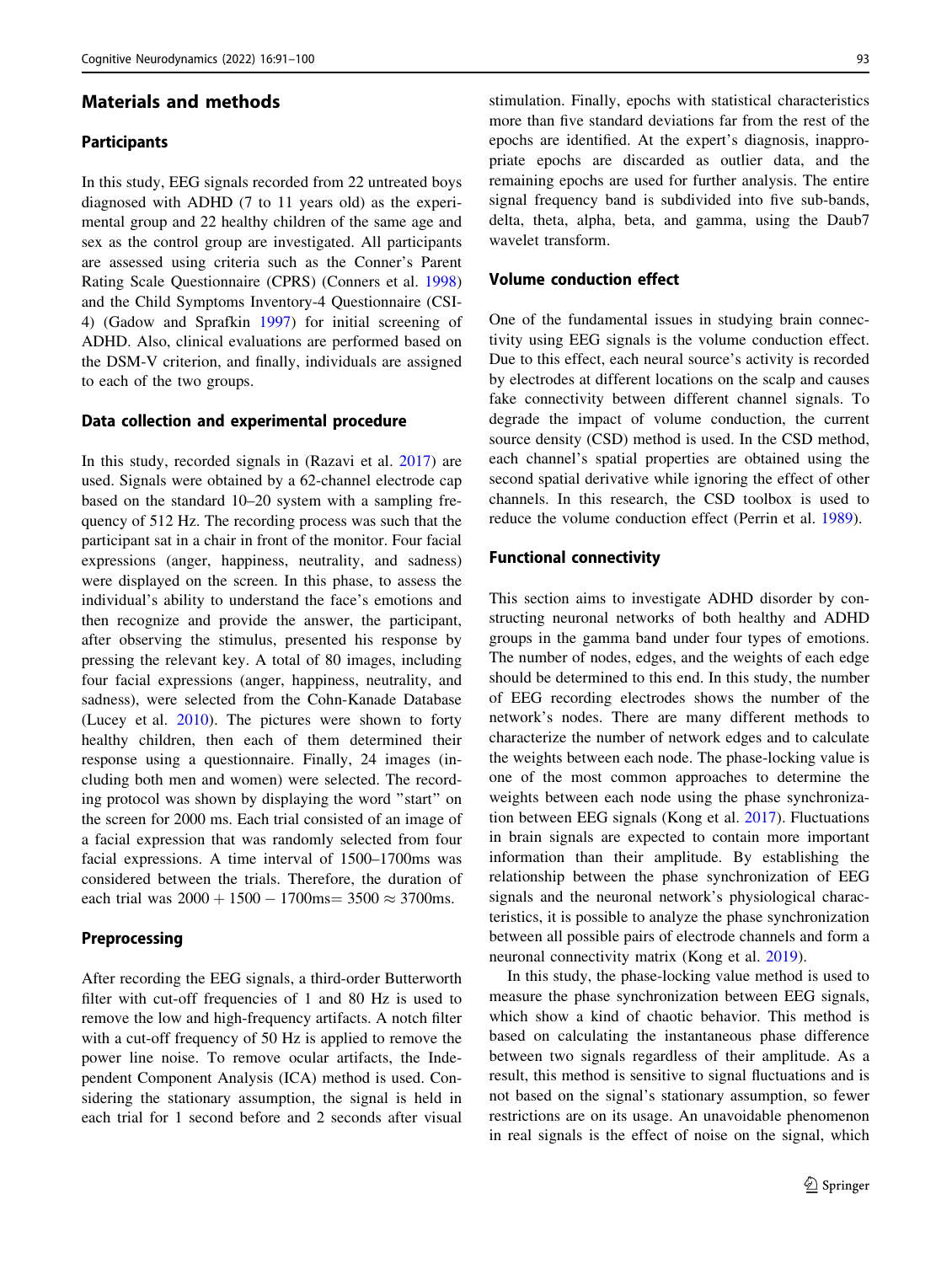mainly affects the signal amplitude. Since the PLV method is based on the phase difference of the signals, it is much more resistant to noise, and the resulting estimate is more accurate than the methods based on the signal amplitude. This method is also simple and has a low computational cost, so it is especially suitable for calculating whole brain connectivity (Kong et al. [2019](#page-8-0); Lowet et al. [2016](#page-8-0)). The PLV between two time series is calculated based on the following definition:

$$
PLV = \left| \langle j \{\phi_x(t) - \phi_y(t)\} \rangle \rangle \right|, j = \sqrt{-1}
$$
 (1)

The Hilbert transform is applied to calculate the instantaneous phase of a time series. In this study, the PLV is extracted between all electrodes' pairs under the gamma band with a time window of 3 seconds. Then the PLV matrix is formed. Each EEG electrode channel of this experiment consists of sixty epochs  $(N = 60)$ , so the overall PLV is the mean of N PLV corresponding to its epochs. The average PLV is calculated as

$$
PLV_{avg} = \frac{1}{N} | \sum_{n=1}^{N} < \exp(j\Delta\phi) > |, j = \sqrt{-1} \tag{2}
$$

where  $\Delta \phi$  is the phase difference between  $\phi_{x(t)}$  and  $\phi_{y(t)}$ , i.e., $\Delta \phi = \phi_{x(t)} - \phi_{y(t)}$  and  $n = 1, 2, ..., N$  is the number of the epochs. The value of the calculated PLV between two electrode channels is between 0 and 1, which indicates the lack of synchronization and complete synchronization of the two signals, respectively. Since the PLV is the absolute value of the mean phase difference between two signals, any PLV value lying in the interval (0, 1) shows the degree of phase synchronization between the two signals. In other words, a large PLV value in the interval (0, 1) indicates that the instantaneous phase difference between the two signals over time is more constant, and as a result, the two signals are more synchronous. Conversely, a small PLV value represents less constancy of the instantaneous phase difference between the two signals over time and results in less synchronization between the two signals.

## Topological feature extracting

Two principal features are extracted from the weighted, not thresholded neuronal networks to compare two ADHD and healthy groups. These features include the clustering coefficient and shortest path length, representing two neuronal network integration and segregation characteristics, respectively. Each group's clustering coefficient is calculated based on the average of the edges connected to one node and each other two nodes that form a triangle with that node. Using the clustering coefficient, it is possible to understand how the network separates information or how subnets are composed of a general network. The shortest path length is calculated by averaging all path lengths between every two nodes in the networks. This feature helps to understand how information is disseminated in neuronal networks (Rubinov and Sporns [2010](#page-9-0)).

### Statistical analysis

The data of this study are divided into two general categories of healthy and ADHD children. EEG signals are recorded under four different types of emotion. This research's first independent variable is ''disease'', which has two categories: ADHD and healthy. Another independent variable is ''emotion,'' which has four compartments: anger, happiness, neutrality, and sadness. The PLVs and graph features are the characteristics extracted based on functional connectivity analysis in this study. In this research, the significant differences in functional connectivity and extracted graph features are investigated between ADHD and healthy groups. Due to the dependence of different groups in this study, a Repeated Measure ANOVA test is used to evaluate the effect of ''disease'' regardless of the ''emotion'' types and the interaction effects of "emotion  $\times$  disease." These analyzes include both whole-brain analysis and investigation of different brain regions. In this research, all figures are obtained using MATLAB software version 2020.

## Results

#### Functional connectivity analysis

Figure [1](#page-4-0) shows the average gamma band's connectivity matrix for happy emotion in Healthy and ADHD groups. The Repeated Measure ANOVA test is used to find pairs of channels with significant differences between groups. The main effect of ''disease'' and the interaction effect of  $"disease \times emotion"$  are investigated using Dunn-Sidak post hoc tests. Table [1](#page-6-0) shows 12 pairs of common channels in the gamma band that show a significant difference in terms of the main effect ''disease'' as well as the interaction effect "disease $\times$ emotion" in healthy and ADHD groups. In this table, the columns ''diff '' show the differences between the mean connectivity of the related channel pairs in two ADHD and healthy groups (ADHD-healthy). The columns ''P'' represent the P-value results from the Dun-Sidak post hoc test showing significant differences between the connectivity of the relevant channel pairs in two ADHD and healthy groups. These pairs of significant channels are found mainly in the Frontal and Parietal-Occipital regions of the brain. There are also significant differences between the channels in the Frontal and Occipital regions (AF3- PO5) between the two groups. In this table, except for the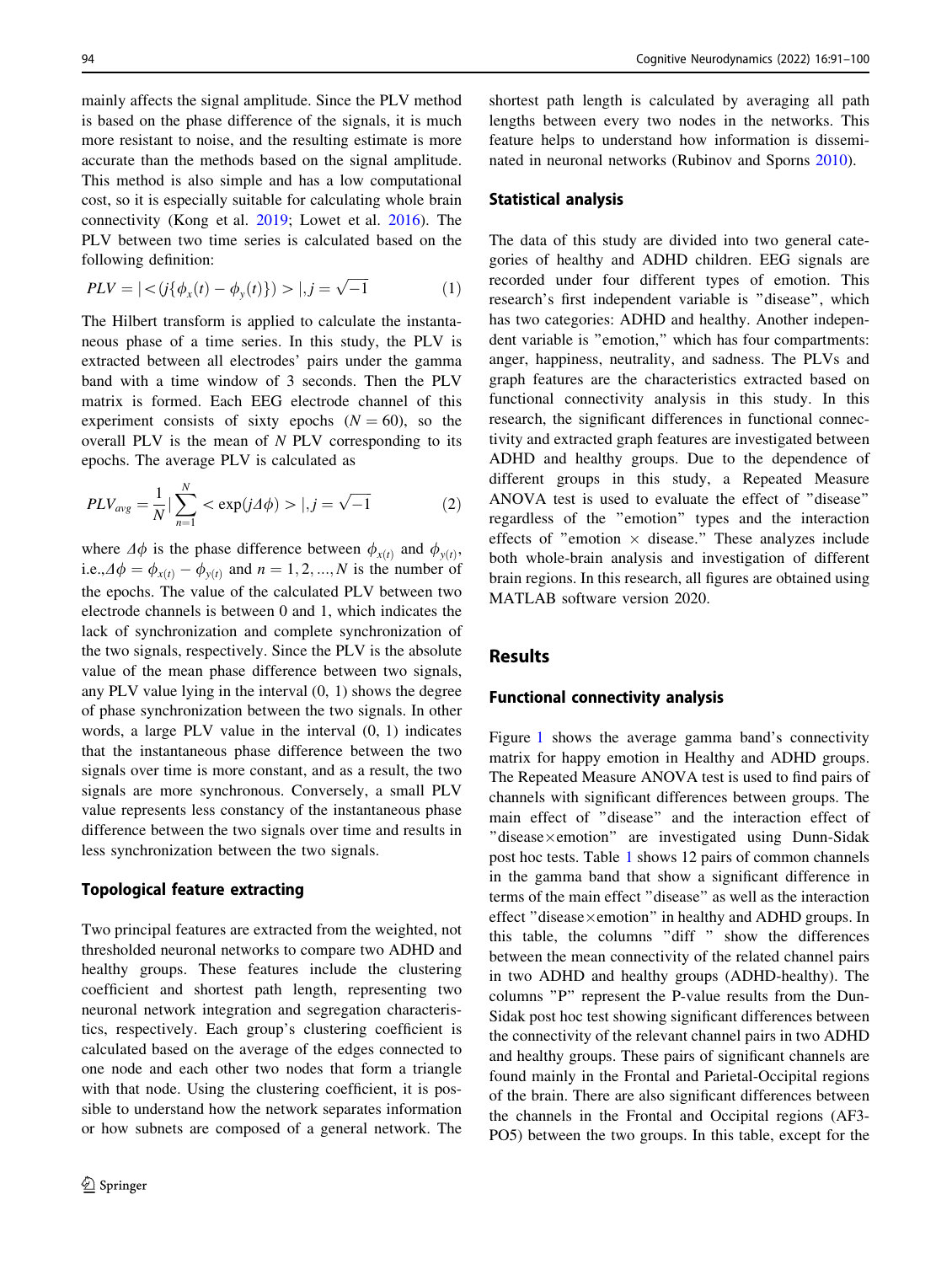<span id="page-4-0"></span>

Fig. 1 Average PLV matrices in the gamma band of Happy emotion in a ADHD and **b** Healthy groups. The figures are  $62 \times 62$  matrices which dimensions show the number of electrode channels for recording EEG signals. According to the color bar, the color of each matrix element expresses the level of phase synchronization between the relevant pairs of electrodes. In these matrices, regions with warm

pairs of (CP6-C6) and (P3-P1) channels, the connectivity is significantly  $(p<0.01)$  higher in the ADHD than in the healthy group in other pairs. Figure 2 shows the pairs of channels that were significantly different in the two groups in the study of the main effect ''disease'' and the interaction effect "disease $\times$ emotion". Finally, the whole-brain connectivity is calculated by averaging all the connectivity matrix elements related to each group's individuals. The ANOVA test results do not show any significant differences in whole-brain connectivity analysis in all four types of emotion between the two groups of healthy and ADHD, as shown in Fig. [3.](#page-5-0) The mean, standard deviation, and calculated P-values for whole-brain analysis are listed in Table [2](#page-7-0).

## Feature analysis of neuronal networks

As mentioned in the previous sections, the shortest path length (L) between two nodes is calculated by averaging all the edges between the two nodes. The clustering coefficient (C) for each node is obtained by averaging all the edges connected to that node and every two other nodes that form a triangle with that node. Finally, for each participant, a matrix of  $62\times62$  and a vector of  $62\times1$  are calculated for the features of L and C, respectively. Table  $\frac{3}{3}$  $\frac{3}{3}$  $\frac{3}{3}$  shows 12 pairs of common channels for L that show a significant difference in terms of the main effect ''disease'' and the interaction effect "disease $\times$ emotion" in the two groups of healthy and ADHD. These pairs of channels are located mainly in the Frontal and Parietal lobes of the brain. In this table, except for three pairs of (CZ-F5), (F5-FC3), and



colors show high values of PLV and, as a result, high phase synchronization between channel pairs. Cold color areas indicate low PLV values and low phase synchronization. Comparison of figures (a) and (b) shows more mean phase synchronization in the ADHD group than in the healthy one in some channel pairs



Fig. 2 Channel pairs with significant connectivity differences in main effect disease and interaction effect "disease $\times$ emotion" for all types of emotions. The spheres represent 62 electrode channels in different brain areas. The pink spheres show electrode channels with significant connections in functional connectivity between the two ADHD and healthy groups. The other spheres show the electrode channels that do not have significant connections. The colored lines represent the significant edges between the pairs of electrode channels. The corresponding colors express the level of PLV differences between two healthy and ADHD groups. Edges with warm colors show connections with high connectivity differences between two ADHD and healthy groups. Cold color edges indicate low connectivity differences between the two groups. Details of common edges in all four emotional types are presented in Table [1.](#page-6-0) All these connections (except CP6-C6 and P3-P1) are significantly (P-value) stronger in the ADHD group than in the healthy one representing more phase synchronization of the related channel pairs in ADHD neuronal networks  $< 0.01$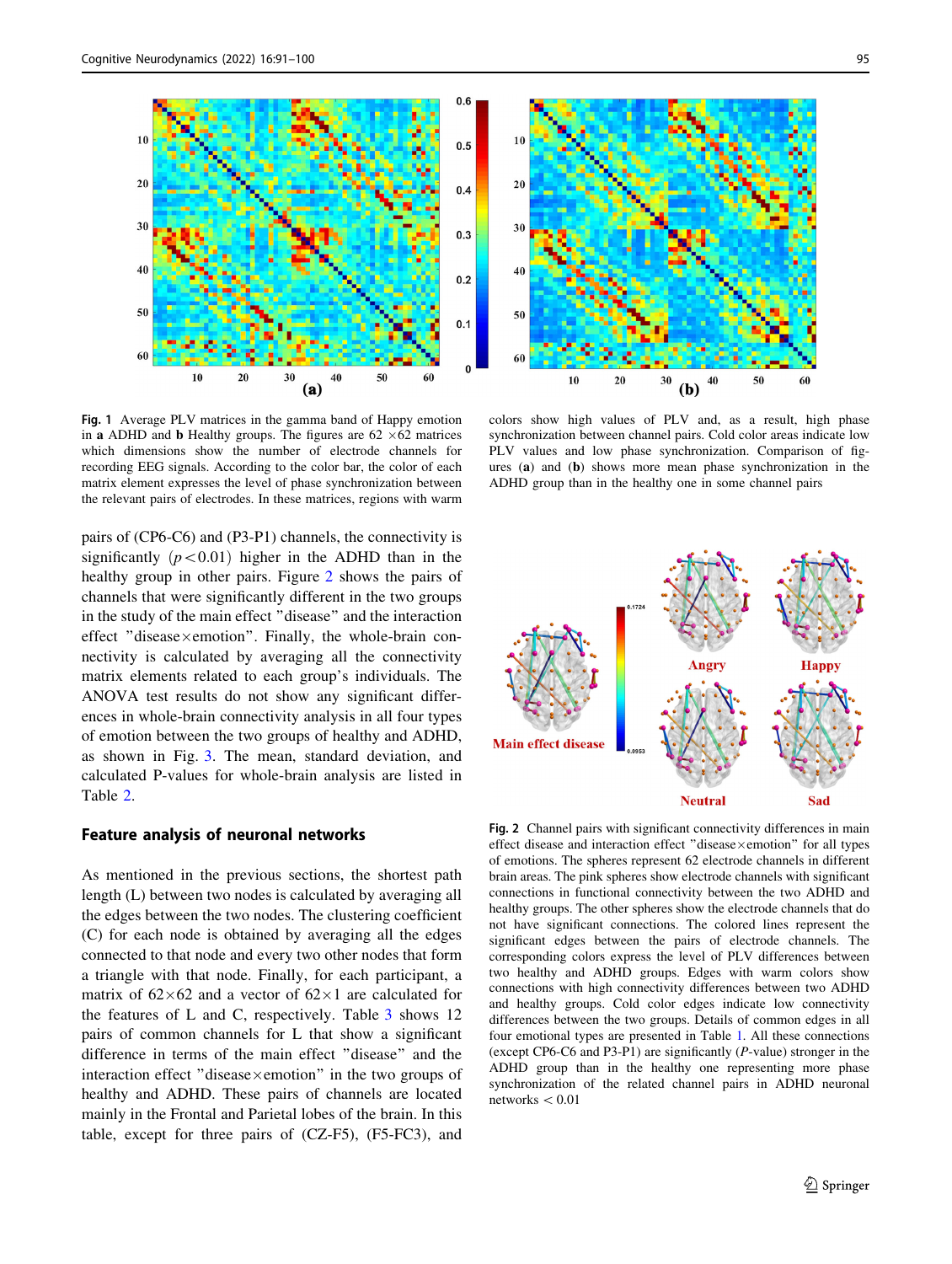<span id="page-5-0"></span>

Fig. 3 Average of whole brain connectivity in all types of emotions. In each bar graph, the center of the drawn error bar is the average of the functional connectivity. The lines drawn with the same length above and below the center of the error bar show the standard deviation related to each group in different types of emotions. Details of the bar graphs are presented in Table [2.](#page-7-0) No significant differences are found in all emotional types between two ADHD and healthy groups (*P*-value  $> 0.01$ )

(PO3-PO7) channels, in the other pairs of channels, the value of L in the ADHD group is significantly  $(p<0.01)$ higher than the healthy group. Figure 4 shows the pairs of channels that are significantly different in the two groups in the study of the main effect ''disease'' and the interaction effect "disease  $\times$ emotion" for all types of emotions. This figure represents that the shortest path length in the ADHD group is higher, particularly in the occipital and occipitalcentral brain connections. Also, it is shown in the figure that P4-PO7 and P3-F1 channel pairs have the highest value of the shortest path length differences in all emotional types, which are related to the parietal-occipital and parietal-frontal connections of the brain, respectively. Then by averaging L's value in all pairs of channels in each group, the whole brain's shortest path length is calculated. As shown in Fig. [5](#page-6-0)b and Table [2](#page-7-0), the results do not show any significant differences in terms of whole-brain shortest path length between the healthy and ADHD groups. All similar calculations are performed to investigate the main effect ''disease,'' and the interaction effect ''dis $e$ ase $\times$ emotion" on the clustering coefficient, and results (Fig. [5](#page-6-0)a and Table [2\)](#page-7-0) show no significant differences in the four types of emotion between the two groups of healthy and ADHD.

## **Discussion**

In this study, the EEG signals of 22 children diagnosed with ADHD and 22 healthy children while observing facial emotions of anger, happiness, neutrality, and sadness were examined. After the preprocessing stage and removing noise and artifacts from the raw signals, the CSD method



Fig. 4 Channel pairs with significant differences in shortest path length in main effect disease and interaction effect "disease $\times$ emotion'' for all emotions. The spheres represent 62 electrode channels in different brain regions. The pink spheres show electrode channels with significant connections in the shortest path length between the two ADHD and healthy groups. The other spheres show the electrode channels that do not have significant connections. The colored lines represent the significant edges between the pairs of electrode channels. The corresponding colors express the level of shortest path length differences between two healthy and ADHD groups. Edges with warm colors show high shortest path length differences between two ADHD and healthy groups. Cold color edges represent connections with low differences. Details of the common significant connections are presented in Table [3](#page-7-0). The shortest path length of all these connections (except CZ-F5, F5-FC3, and PO3-PO7) is higher in the ADHD group than the healthy one indicating less segregation of information in the related channel pairs in ADHD neuronal networks

was applied to the signals to reduce the volume conduction effect. The signal was then divided into the delta, theta, alpha, beta, and gamma sub-bands using the Daub7 wavelet transform. The gamma-band was selected as an appropriate frequency band during facial emotion processing based on previous studies (Razavi et al. [2017](#page-9-0); Balconi and Pozzoli [2009](#page-8-0); Sato et al. [2011\)](#page-9-0). As a result, all subsequent analyses were performed on the gamma band. Graph features, including clustering coefficient and shortest path length, and the connectivity feature, including PLV for all participants in four different emotional groups, were calculated. To investigate significant differences in the main effect ''disease'' and the interaction effect ''disease×emotion", a Repeated Measure ANOVA test was used. Finally, using graph features as well as functional connectivity and comparing them between different groups, the following results were obtained:

- (1) In this study, stronger functional connectivity of ADHD children in the Frontal lobe of the brain was observed, which is consistent with the results observed in (Barttfeld et al. [2014](#page-8-0); Dini et al. [2020](#page-8-0)).
- (2) Significant differences were observed in the connectivity of the central regions to the occipital areas of the brain (FC5-PO4) in all types of emotions,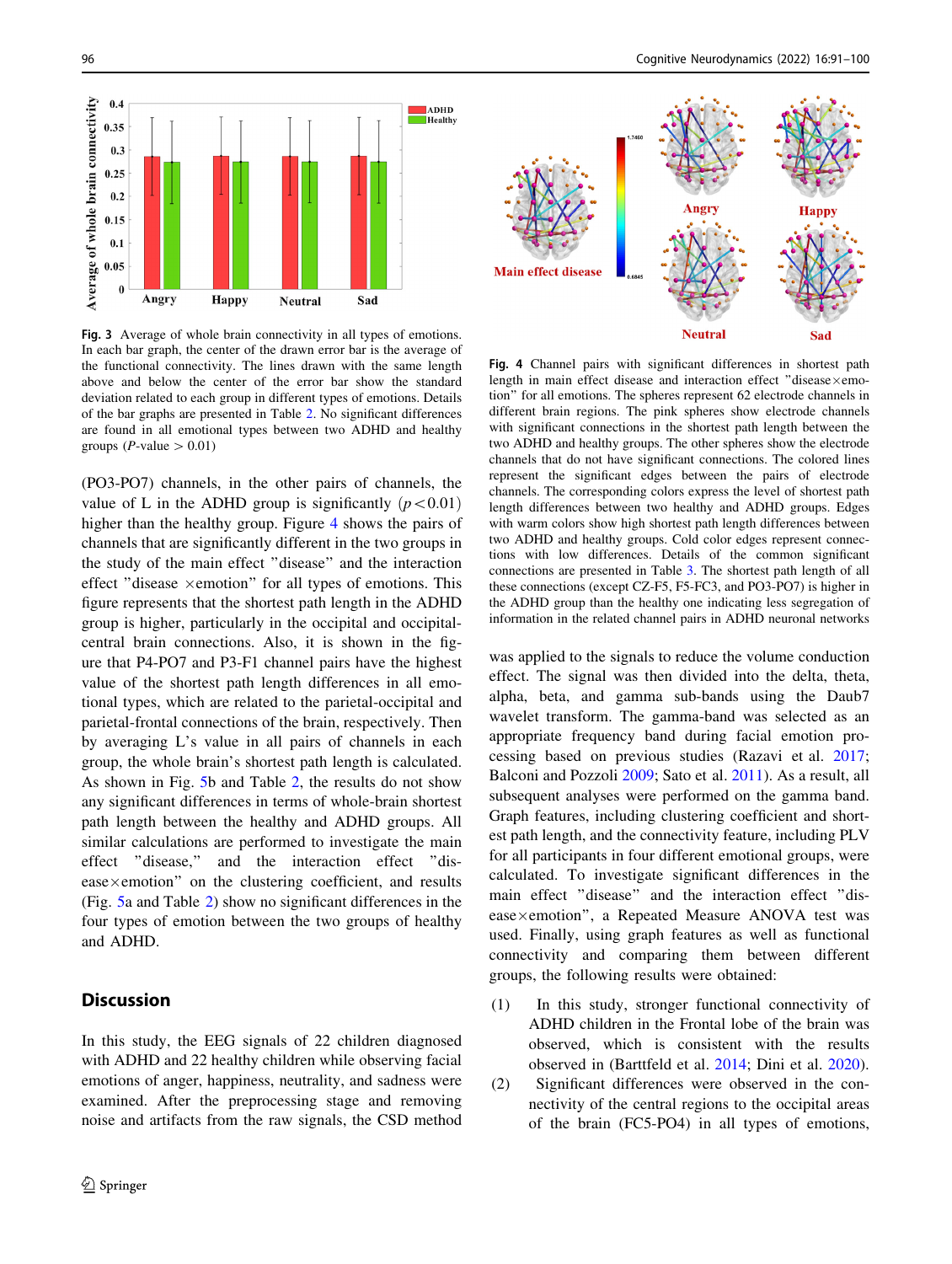<span id="page-6-0"></span>



Fig. 5 Average of whole-brain a clustering coefficient and **b** shortest path length in all types of emotions. In each bar graph, the center of the drawn error bar is the average of the clustering coefficient/shortest path length. The lines drawn with the same length above and below the center of the error bar show the standard deviation related to each

group in different types of emotions. Details of the bar graphs are presented in Table [2](#page-7-0). No significant differences are found in all types of emotions between two ADHD and healthy groups (P-value  $> 0.01$ 

Table 1 Common channel pairs with significant connectivity differences (ADHD-Healthy) in all types of emotions

| Channel | Angry     |                  | Happy     |                  | Neutral   |                  | Sad       |                  |
|---------|-----------|------------------|-----------|------------------|-----------|------------------|-----------|------------------|
| pairs   | diff      | $\boldsymbol{P}$ | diff      | $\boldsymbol{P}$ | diff      | $\boldsymbol{P}$ | diff      | $\boldsymbol{P}$ |
| FP2-AF8 | 0.1185    | 0.0056           | 0.1230    | 0.0048           | 0.1175    | 0.0057           | 0.1202    | 0.0051           |
| FP2-FC4 | 0.1020    | 0.0029           | 0.0974    | 0.0033           | 0.0890    | 0.0072           | 0.0989    | 0.0026           |
| FC1-AF3 | 0.1241    | 0.0053           | 0.1239    | 0.0049           | 0.1240    | 0.0056           | 0.1210    | 0.0049           |
| CP6-C6  | $-0.1724$ | 0.0018           | $-0.1761$ | 0.0020           | $-0.1713$ | 0.0027           | $-0.1699$ | 0.0022           |
| P3-P1   | $-0.1710$ | 0.0016           | $-0.1818$ | 0.0006           | $-0.1769$ | 0.0007           | $-0.1777$ | 0.0007           |
| AF3-PO5 | 0.1274    | 0.0040           | 0.1288    | 0.0038           | 0.1229    | 0.0054           | 0.1256    | 0.0036           |
| AF3-PO6 | 0.1283    | 0.0050           | 0.1392    | 0.0022           | 0.1286    | 0.0043           | 0.1315    | 0.0033           |
| AF3-PO7 | 0.1362    | 0.0026           | 0.1446    | 0.0017           | 0.1378    | 0.0026           | 0.1372    | 0.0020           |
| AF3-PO8 | 0.1352    | 0.0020           | 0.1385    | 0.0016           | 0.1325    | 0.0023           | 0.1340    | 0.0018           |
| AF8-FC4 | 0.1216    | 0.0022           | 0.1181    | 0.0036           | 0.1132    | 0.0051           | 0.1199    | 0.0020           |
| FC5-PO4 | 0.1596    | 0.0010           | 0.1565    | 0.0024           | 0.1554    | 0.0016           | 0.1566    | 0.0020           |
| PO3-PO7 | 0.1711    | 0.0052           | 0.1770    | 0.0013           | 0.1681    | 0.0007           | 0.1696    | 0.0031           |

consistent with the results obtained in (Barttfeld et al. [2014](#page-8-0)).

- (3) The significant differences observed in the brain connectivity of healthy and ADHD individuals during facial emotion processing in gamma-band oscillations within the brain's occipital regions (PO3-PO7) are consistent with the findings of (Razavi et al. [2017](#page-9-0); Garcia-Garcia et al. [2010](#page-8-0)). It has been reported that the activity of the occipital areas of the brain in gamma-band oscillations is higher than other regions of the brain while observing facial emotions in two groups of healthy and ADHD.
- (4) In this study, significant differences were observed in the left regions of the occipital lobe and the right and left areas of the brain's parietal lobe, which is accordant with the findings in (Ahmadlou and Adeli [2011\)](#page-8-0). There was a significant difference on the occipital lobe's left side and the right side of the brain's parietal lobe. Still, there was no significant difference on the left side of the parietal lobe between the two groups.
- (5) Findings in (Dini et al. [2020](#page-8-0); Ahmadlou and Adeli [2011\)](#page-8-0) indicated a defect in transferring of information from the occipital lobe to the brain's frontal lobe in the ADHD group. The present study results also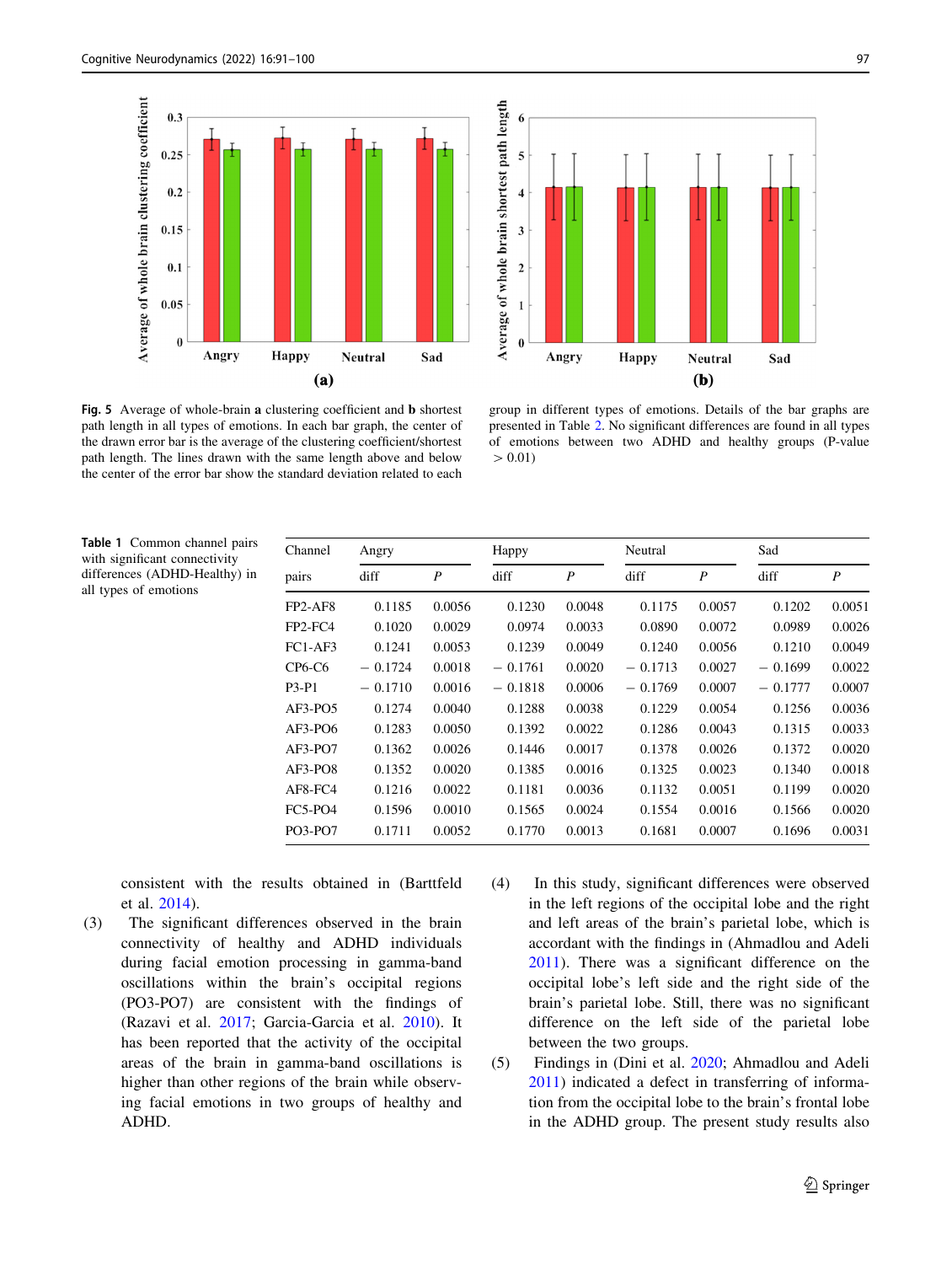<span id="page-7-0"></span>**Table 2** The statistics (Mean  $\pm$ standard deviation) of calculated whole brain connectivity, shortest path length, and clustering coefficient in all types of emotions

|              | <b>ADHD</b> | Angry<br>$0.2859 \pm 0.0834$ | Happy<br>$0.2875 \pm 0.0831$ | Neutral<br>$0.2863 \pm 0.0830$ | Sad<br>$0.2871 \pm 0.0832$ |
|--------------|-------------|------------------------------|------------------------------|--------------------------------|----------------------------|
| connectivity | Healthy     | $0.2734 \pm 0.0885$          | $0.2742 \pm 0.0886$          | $0.2745 \pm 0.0884$            | $0.2744 \pm 0.0885$        |
|              | P value     | 0.6959                       | 0.6780                       | 0.7116                         | 0.6869                     |
|              | <b>ADHD</b> | $4.1503 \pm 0.8817$          | $4.1348 \pm 0.8809$          | $4.1494 \pm 0.8786$            | $4.1314 \pm 0.8778$        |
| L            | Healthy     | $4.1519 \pm 0.8841$          | $4.1504 \pm 0.8855$          | $4.1409 \pm 0.8812$            | $4.1407 \pm 0.8791$        |
|              | P value     | 0.9960                       | 0.9618                       | 0.9793                         | 0.9770                     |
|              | <b>ADHD</b> | $0.2704 \pm 0.0142$          | $0.2721 \pm 0.0145$          | $0.2707 \pm 0.0139$            | $0.2716 \pm 0.0141$        |
| C            | Healthy     | $0.2564 \pm 0.0088$          | $0.2570 \pm 0.0088$          | $0.2574 \pm 0.0088$            | $0.2573 \pm 0.0088$        |
|              | P value     | 0.6760                       | 0.6568                       | 0.6931                         | 0.6676                     |
|              |             |                              |                              |                                |                            |

| Table 3 Common channel pairs |
|------------------------------|
| with significant differences |
| (ADHD-Healthy) of shortest   |
| path length in all types of  |
| emotions                     |
|                              |

| Channel<br>pairs | Angry     |        | Happy     |        | Neutral   |        | Sad       |        |
|------------------|-----------|--------|-----------|--------|-----------|--------|-----------|--------|
|                  | diff      | P      | diff      | P      | diff      | P      | diff      | P      |
| CZ-F5            | $-1.2617$ | 0.0015 | $-1.2894$ | 0.0011 | $-1.2373$ | 0.0027 | $-1.3285$ | 0.0009 |
| CP1-FC4          | 1.0895    | 0.0014 | 1.0608    | 0.0014 | 1.0398    | 0.0015 | 1.0044    | 0.0016 |
| $CP6-P1$         | 1.2913    | 0.0059 | 1.3371    | 0.005  | 1.2844    | 0.0062 | 1.3449    | 0.0072 |
| P7-OZ            | 1.4137    | 0.0026 | 1.4079    | 0.0021 | 1.3844    | 0.0028 | 1.3537    | 0.0046 |
| P7-O2            | 1.1269    | 0.0030 | 1.1341    | 0.0026 | 1.0851    | 0.0029 | 1.1176    | 0.0028 |
| P7-P2            | 1.4397    | 0.0051 | 1.5692    | 0.0042 | 1.5381    | 0.0040 | 1.5532    | 0.0045 |
| P3-F1            | 1.6374    | 0.0026 | 1.6849    | 0.0021 | 1.5918    | 0.0032 | 1.5857    | 0.0051 |
| P4-F1            | 0.7058    | 0.0021 | 0.7599    | 0.0008 | 0.7445    | 0.0009 | 0.7119    | 0.0011 |
| P4-PO7           | 1.6991    | 0.0037 | 1.7460    | 0.0033 | 1.7473    | 0.0034 | 1.6650    | 0.0041 |
| $F5-FC3$         | $-1.1634$ | 0.0091 | $-1.3216$ | 0.0025 | $-1.1952$ | 0.0065 | $-1.1398$ | 0.0099 |
| PO3-PO7          | $-1.1026$ | 0.0053 | $-1.1610$ | 0.0041 | $-1.0906$ | 0.0066 | $-1.0463$ | 0.0089 |
| F3-OZ            | 1.2087    | 0.0033 | 1.2013    | 0.0029 | 1.1439    | 0.0040 | 1.1730    | 0.0014 |

showed that the shortest path length in ADHD is significantly higher than healthy individuals in the pair of channels related to the occipital-frontal lobe (OZ-F3).

(6) Studies (Lin et al. [2014;](#page-8-0) Liu et al. [2015\)](#page-8-0) based on fMRI and EEG data have shown that the L feature is significantly higher in the ADHD group than in healthy individuals, which is consistent with the findings of this study.

In several studies, the functional and structural connectivity analysis patterns have shown that healthy human neuronal networks follow the small-world characteristics. In small-world networks, the amount of information dis-semination and segregation is efficient (Liao et al. [2017](#page-8-0)). High clustering coefficient  $(C)$  and low shortest path length (L) are considered as two main hallmarks of small-worldness in a healthy brain. Some studies have claimed these two features change abnormally under different brain disorders, and deficiency in small-world networks is related to brain function defects (Ahmadlou and Adeli [2010](#page-8-0); Barttfeld et al. [2014;](#page-8-0) Ahmadlou and Adeli [2011\)](#page-8-0). The present study showed no significant differences in the average of whole-brain clustering coefficient and shortest path length between ADHD and healthy groups in gamma-band oscillations, as shown in Fig. [5](#page-6-0) and Table 2). However, the Repeated Measure ANOVA test results represented significant differences between the two groups in terms of shortest path length for some channel pairs that are mainly related to the brain occipital, occipital-central, and occipital-frontal connections. These results may indicate less information propagation in the ADHD neuronal networks, resulting in high L as a criterion of small worldness. More research is needed to evaluate deficiency in small worldness and other features with specific tools and more special task designs.

# Conclusions

Numerous studies have reported the influential role of gamma-band oscillations in analyzing brain signals during facial emotion processing ( Balconi and Pozzoli [2009](#page-8-0); Garcia-Garcia et al. [2010](#page-8-0)). According to these studies' findings, the occipital lobe activity in this band is higher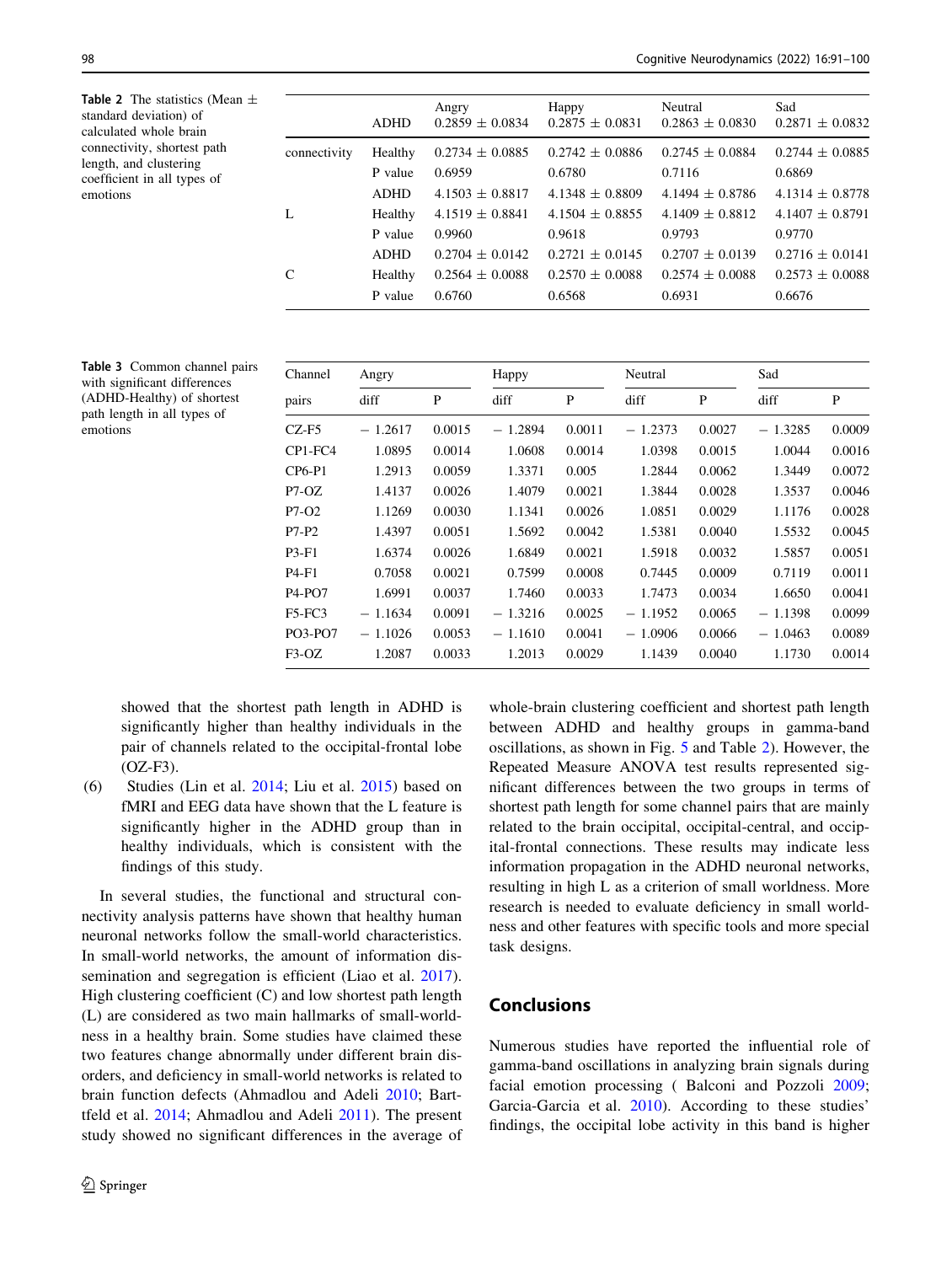<span id="page-8-0"></span>than other brain areas during facial emotion processing, which is consistent with the present study's findings. More functional connectivity in the occipital lobe of the brain of the ADHD group indicates more phase synchronization of the brain neurons in these areas. The occipital lobe is the center of visual processing (Pitcher et al. [2011](#page-9-0)), and defects in these areas' connectivity indicate a brain function defect during visual processing. This can be due to excessive inattention of ADHD children to visual stimuli. The whole-brain analysis results did not show significant brain connectivity, and the extracted graph features (L and C) differences in healthy and ADHD groups. However, a separate examination of different brain areas showed that in some areas, especially the Frontal lobe, the brain connectivity in the ADHD group is significantly  $(p<0.01)$ stronger than in the Healthy group. Also, the analysis of the graph features showed that the shortest path length in these areas is significantly higher  $(p<0.01)$  in ADHD, which is consistent with the findings in (Lin et al. 2014; Liu et al. 2015). The frontal lobe is responsible for the processing of human emotions (Stuss and Knight [2013](#page-9-0)). The present study results showed that the phase synchronization of neurons in this lobe is significantly higher in the ADHD group than the healthy one, indicating a defect of the brain performance in this lobe. This result can be interpreted as more functional connectivity is associated with defects in facial emotion processing in individuals with ADHD. Higher L in the ADHD group, especially in the occipitalfrontal region's connectivity, may indicate a defect in transferring information from the visual center to the emotional processing center. This study used the method, phase-locking value (PLV), between EEG signals to analyze the brain's functional connectivity in two healthy and ADHD groups. Methods based on measuring the phase interactions between EEG signals may better analyze the brain's complex dynamics. This research can help better understand the brain's behavior and its dysfunction in individuals with ADHD.

Acknowledgements Matjaž Perc was supported by the Slovenian Research Agency (Grant Nos.P1-0403 and J1-2457).

### Declarations

Conflict of interest The authors declare that they have no conflict of interest.

Ethical approval This study was approved by the ethics committee of the Iran University of Medical Sciences (Number: IR.IUMS.REC.1394.92133070).

## **References**

- Ahmadlou M, Adeli H (2010) Wavelet-synchronization methodology: A new approach for eeg-based diagnosis of adhd. ClinEEG Neurosci 41:1–10
- Ahmadlou M, Adeli H (2011) Fuzzy synchronization likelihood with application to attention-deficit/hyperactivity disorder. Clin EEG Neurosci 42:6–13
- An L, Cao QJ, Sui MQ, Sun L, Zou QH, Zang YF, Wang YF (2013) Local synchronization and amplitude of the fluctuation of spontaneous brain activity in attention-deficit/hyperactivity disorder: a resting-state fmri study. Neurosci Bull 29:603–613
- Balconi M, Pozzoli U (2009) Arousal effect on emotional face comprehension: Frequency band changes in different time intervals. Physiol Behav 97:455–462
- Barttfeld P, Petroni A, Báez S, Urquina H, Sigman M, Cetkovich M, Torralva T, Torrente F, Lischinsky A, Castellanos X et al (2014) Functional connectivity and temporal variability of brain connections in adults with attention deficit/hyperactivity disorder and bipolar disorder. Neuropsychobiol 69:65–75
- Conners CK, Sitarenios G, Parker JD, Epstein JN (1998) The revised conners' parent rating scale (cprs-r): factor structure, reliability, and criterion validity. J Abnorm Child Psychol 26:257–268
- Dasdemir Y, Yildirim E, Yildirim S (2017) Analysis of functional brain connections for positive-negative emotions using phase locking value. Cogn Neurodyn 11:487–500
- Dini H, Ghassemi F, Sendi MS (2020) Investigation of brain functional networks in children suffering from attention deficit hyperactivity disorder. Brain Topogr 33:733–750
- Dockstader C, Gaetz W, Cheyne D, Wang F, Castellanos FX, Tannock R (2008) Meg event-related desynchronization and synchronization deficits during basic somatosensory processing in individuals with adhd. Behav Brain Funct 4:1–13
- Gadow KD, Sprafkin J (1997) Child symptom inventory 4: CSI. Checkmate Plus Stony Brook, NY, NewYork
- Garcia-Garcia M, Yordanova J, Kolev V, Domínguez-Borràs J, Escera C (2010) Tuning the brain for novelty detection under emotional threat: The role of increasing gamma phase-synchronization. Neuroimage 49:1038–1044
- Gong A, Liu J, Lu L, Wu G, Jiang C, Fu Y (2019) Characteristic differences between the brain networks of high-level shooting athletes and non-athletes calculated using the phase-locking value algorithm. Biomed Signal Process Control 51:128–137
- Kong W, Zhou Z, Jiang B, Babiloni F, Borghini G (2017) Assessment of driving fatigue based on intra/inter-region phase synchronization. Neurocomput 219:474–482
- Kong W, Wang L, Xu S, Babiloni F, Chen H (2019) Eeg fingerprints: Phase synchronization of eeg signals as biomarker for subject identification. IEEE Access 7:121165–121173
- Liao X, Vasilakos AV, He Y (2017) Small-world human brain networks: Perspectives and challenges. Neurosci Biobehav Rev 77:286–300
- Lin P, Sun J, Yu G, Wu Y, Yang Y, Liang M, Liu X (2014) Global and local brain network reorganization in attention-deficit/ hyperactivity disorder. Brain Imaging Behav 8:558–569
- Liu T, Chen Y, Lin P, Wang J (2015) Small-world brain functional networks in children with attention-deficit/hyperactivity disorder revealed by eeg synchrony. Clin EEG Neurosci 46:183–191
- Lowet E, Roberts MJ, Bonizzi P, Karel J, De Weerd P (2016) Quantifying neural oscillatory synchronization: A comparison between spectral coherence and phase-locking value approaches. PLoS ONE 11:1–37
- Lucey P, Cohn JF, Kanade T, Saragih J, Ambadar Z, Matthews I  $(2010)$  The extended cohn-kanade dataset  $(ck+)$ : A complete dataset for action unit and emotion-specified expression. In: